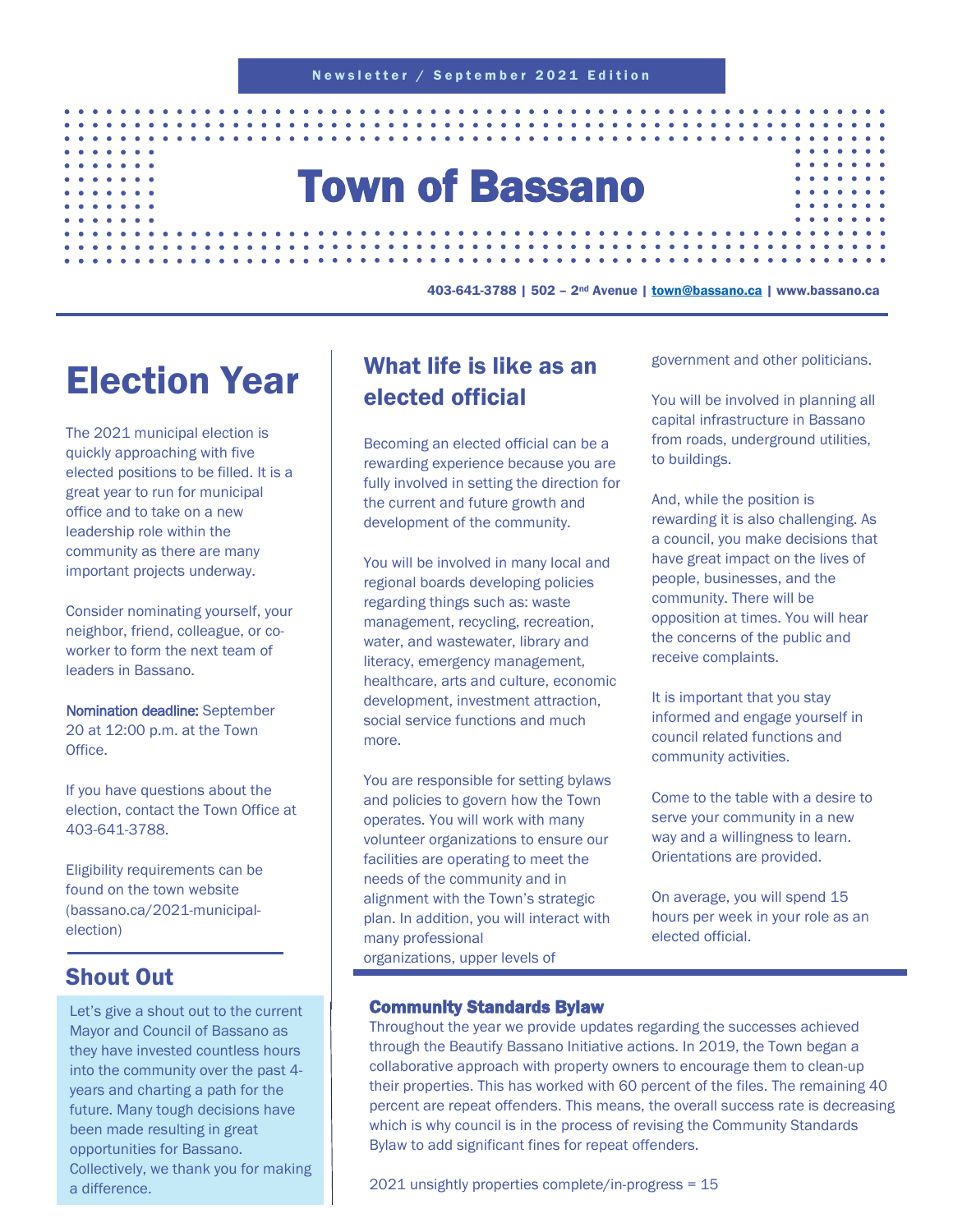### Recreation and Leisure Community Hall

We are pleased to announce that terms have been reached to lease the meeting room at the Community Hall for a private art space beginning September 1.

This lease brings new revenue into the facility and is a great location for the private art space.

#### The Bassano Ag Society is pleased to present Gord Bamford on Tour!

Canadian country artist Duane Steele will be opening for Gord Bamford on Friday October 22. 2021 at the Bassano Community Hall. General admission and meet-and-greet packages will be available. Stay "tuned" for more details!

#### Capital Projects Lagoon Project Update

This lagoon project is progressing well and continues to remain on target and within budget. Since the community site visit on July 16, we have been focused on building the storage cell – earthwork is well underway and will continue to be our focus over the next 6-8 weeks.

Later this fall we will host another community site visit so you can experience the progress firsthand. Stay tuned.

#### Joint Use Facility – Addressable Fire Alarm

To meet building code requirements an addressable fire alarm system must be installed at the Joint Use Facility (arena side). Council approved a project amendment to expand the system throughout the entire facility which includes the concession, common area, and pool rooms. The system is currently being designed and will be tendered this fall.

Projected cost: \$139,400 Project funds: the project will be funded jointly with the County of Newell. The Town's contribution is from the Recreation and Culture reserve.

#### Bassano Outdoor Pool

The pool will close on August 28 as our staff prepare to return to school. This season our patrons shared new memories – it was wonderful to see families out enjoying the sun, the children in swimming lessons and new friendships being forged.

Thank you to Grace Beddows, pool manager and her team for helping to keep the community active this summer. While general usage was down by approximately 15% this year during July and August, we are optimistic for higher usage next season as the world continues to adapt to a new way of living.

#### Summer is Still Here

There is plenty of time to book a tee time and enjoy the golf course and clubhouse kitchen or to pick up a new book at the library and enjoy live music in the park. The next free concert is on September 1 at 7:00 p.m. – everyone welcome.

#### Former Stiles Building (413 – 2nd Ave.)

A public tender was issued for abatement (removal of hazardous materials from the building). The public tender closes on August 26. The tender award will be considered by Council on September 13.

#### Old Water Tower (317 – 1st Avenue)

A structural assessment was completed on the old water tower to verify its integrity and it has been determined by council that the tower will be disassemled.

A public tender was issed for the abatement and disassembly of the tower and underground infrastruture. The public tender closes on September 3. The tender award will be considered by Council on September 13.

Once the site is remediated, it will be sold for development. To honor this piece of history, council will engage the Bassano Hisorical Society to partner on the design and placement of a building mural.

REMINDER: In-town speed limit is 40km/h, playground zones is 30 km/h, and back alleys is 15 km/h

#### GET READY for Fall Programming

Coaches, volunteers, and parents are busy putting together fall programs at our facilities. Keep an eye out for hockey, skating, curling, bowling and other program registration offerings linked to the Town's social media pages.

Special recognition goes out to the Bassano Rodeo Committee volunteers and participants for hosting the 2021 Bulls, Broncs, and Barrels Rodeo and FCSS for planning the parade of garage sales and ice cream social on Aug. 14. This truly was a weekend to remember!

2021 Tax Recovery Auction October 5 at 10:00 a.m. at the Town Office, call for more info.

- $\blacksquare$  #11 831 2<sup>nd</sup> Avenue (minimum reserve bid \$1,750)
- $\blacksquare$  402 2<sup>nd</sup> Avenue (minimum reserve bid \$34,000)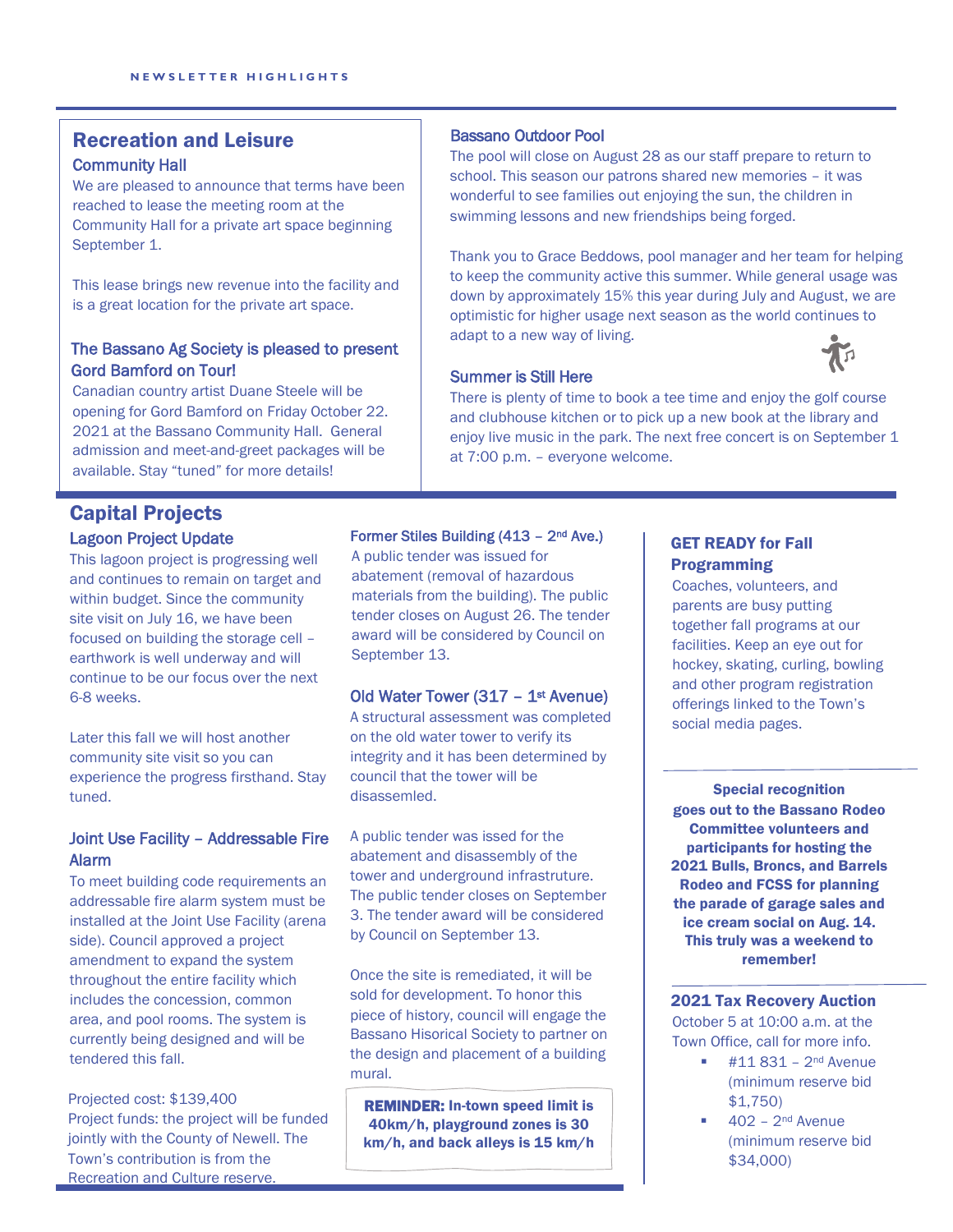#### Administrative Assistant

Join our administrative team in a support role where you contribute to the growth and development of our community. In this high paced environment, we have an opening for a full-time administrative assistant. The role includes customer service, accounting, marketing and website, general IT, cemetery administration, grants, professional writing, and a variety of other tasks. The position will remain open until a suitable candidate is found.

Check out the full opportunity online at [www.bassano.ca](http://www.bassano.ca/) 

#### Municipal Planning Commission (Member at Large)

Are you interested in urban planning and the development permit process? If so, submit your application to be appointed as a member at large on the Municipal Planning Commission (MPC).

We are in the final phases of modernizing the Town's Land Use Bylaw. With your involvement on the MPC you will be fully involved with its implementation and helping residents and investors build within the Town while meeting best practices.

An honorarium is provided for this role. The minimum commitment is 1-year. Members at large will be appointed by Council in October at the annual organizational meeting. Time commitment: on average, 12, 1-2 hour meetings per year. Check out the full opportunity online at [www.bassano.ca](http://www.bassano.ca/) 

**Family and Community Support Services of Bassano** is excited to share a new opportunity for young people in our community. We are seeking applications for interested young people to join us in our Youth on Board program. Through our Youth on Board program we are able to connect passionate young people to this skill building volunteer opportunity. This opportunity is open to any youth in grade 10 – 12 at Bassano School who are looking for a way to become involved in making a difference in their community. FCSS is currently accepting applications for 3 youth positions to join the FCSS Board, these positions will run for the duration of the 2021- 2022 school year. Successful applicants will be matched with an FCSS Board member who will act as a mentor to the youth, helping them gain skills around understanding board governance. Youth will have 1:1 supervision with the FCSS Director to aid in their development and understanding of the value that volunteerism holds. Youth will be engaged in various opportunities to plan and implement community-based programming that meets the unique needs of young people in Bassano. If this sounds like the right fit for you, please contact FCSS 403-641-3788 for more info on how to get involved!

# Sewer Line Education

 $\overline{a}$ 

I

N

O

P

P

O

R

T

U

T

E

S

I

If you are experiencing issues with the sewer line at your property, two calls need to be made:

- 1. Contact the Town's public works department and advise them that you are having issues with your sewer line. The public works department will check the sanitary main and municipal infrastructure to ensure there are no blockages.
- 2. Contact a plumber to have them assess the sewer issue on your property.

By working together and following these steps, it is likely that the situation can be resolved quicker and with less cost.

#### Sewer Line Cleaning

Routine sewer line cleaning is scheduled to begin on September 13. You may experience the smell of sewer in the air or hear gargling in your drains/toilets. This is normal and should settle quickly. Any immediate concerns, please contact the Town Office.



**A M essage From t h e RCMP**

Cpl. Andrews would like to remind everyone to be aware of telephone fraud. Fraudulent callers are asking for money and threatening arrest warrants. Never give money over the phone. If you are concerned about an arrest warrant, go to your nearest RCMP detachment.

#### Do you love your dog, and would you like to see a community off-leash dog park?

Over the past few years, people have inquired about an off-leash dog park. Council advised that an off-lease dog park must be community driven. It must be led, organized, and planned by volunteers.

If you are interested in leading this project or being a member of the research and possible implementation task force, contact the Town Office. If there is volunteer interest, we will help to organize the working group.